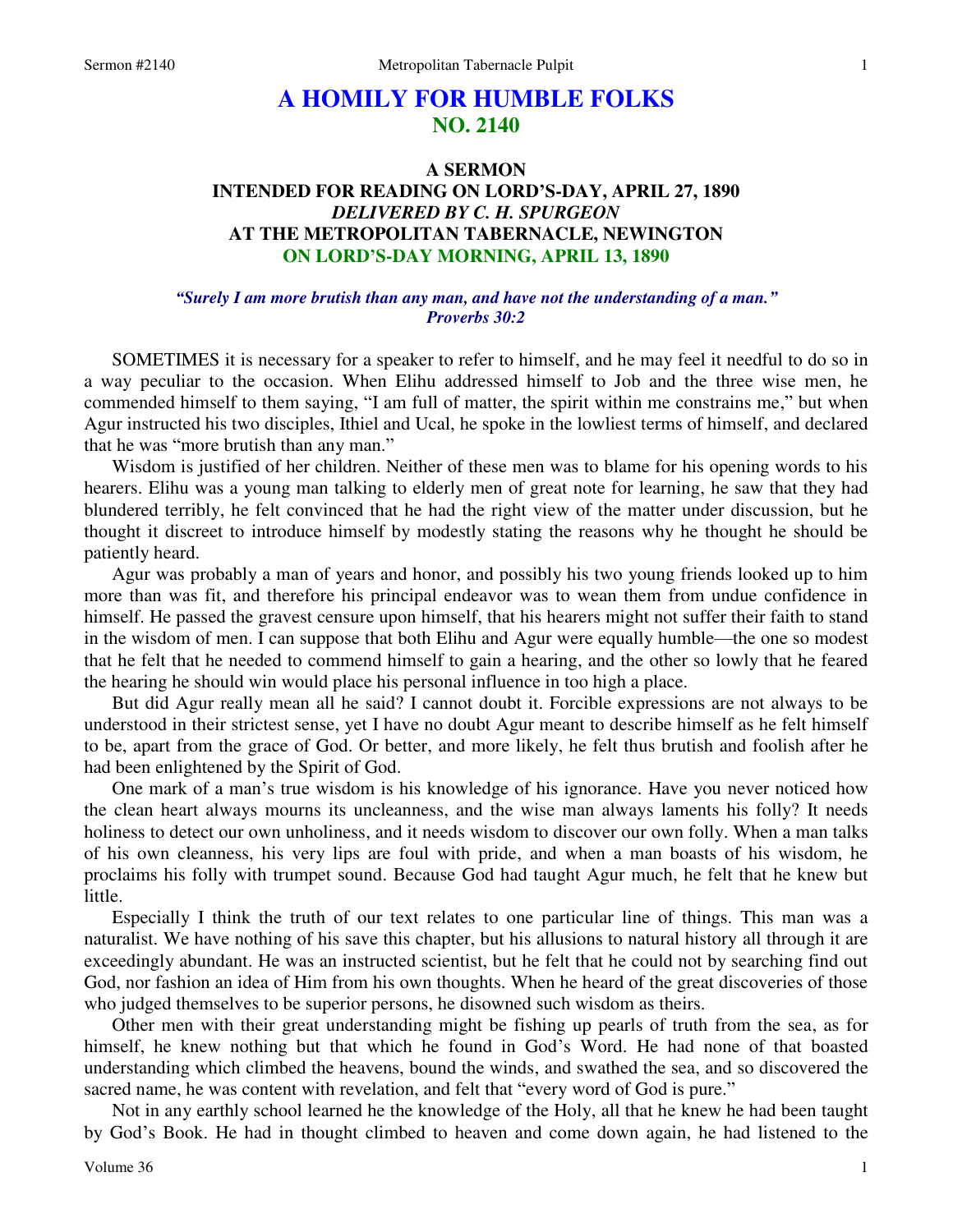speech of winds, and waves, and mountains, but he protested that in all this he had not discovered God's name nor His Son's name by his own understanding. All his light had come through the Lord's own Word, and he shrewdly gave this caution to those who thought themselves supremely wise, above what is written, "Add thou not unto his words, lest he reprove thee, and thou be found a liar."

 Philosophy had failed him and revelation was his sole confidence. As for himself, he did not claim that degree of perception and profundity which enabled him to think out God, but he went to God Himself and learned from Him at first hand, through His revealed wisdom. This I take to be his meaning, but I shall not use the text in that way this morning.

 Here was a man, who, whatever he really was, held himself in his own opinion and judgment to be an inferior person, and yet, nevertheless, was *a firm believer* in his God. He was not only a firm believer, but he was *an earnest student* of the sacred oracles. All the more because of his ignorance, he pressed on to learn more and more of God. Nor was this all, he was *a willing worker,* for he spoke prophetically in the name of the Lord. Nor do we even end here, for from this short writing, it is clear that he was *a joyful truster in God*. Brutish as he judged himself to be, he rose into supreme content at every thought of God. Those four points I am going to handle at this time, as the Lord may help me by His Holy Spirit.

**I.** The first is this—A SENSE OF INFERIORITY MUST NOT KEEP US BACK FROM FAITH IN GOD.

 I will suppose that someone here is saying, "Surely I am more brutish than any man, and have not the understanding of a man," our text brings before us a wise man, who said this of himself, and yet had firm faith in God. If we have to say what Agur said, let us also trust as Agur did. If only wise men might put their trust in God, what would become of nine out of ten of us?

 I hope there is nobody here so foolish as to say, "I could trust in God if I were a man of mark." Ah, sirs! to be a man of mark is no help in the matter of faith. I hope no one is so silly as to say, "If I were possessed of great riches I could then come to Jesus." "How hardly shall they that have riches enter into the kingdom of God!" Nor may you say, "If I had great gifts I could trust in the Lord Christ." Talents involve responsibility, but they do not help towards salvation. Gifts may even drag a man down, only grace can lift him up. The gifted man may be so full of pride that he may never submit himself to the free grace Gospel of our Lord Jesus.

 I shall deal with more sensible objections than these. There are some who seem as if they could not trust Christ and believe in God, because they cannot go with other men in *their heights,* and there are others, strange to say, who have the same difficulty because they cannot follow others into *their depths*.

 I will have a word, first, with those who say, "We cannot hope to be saved, because *we cannot reach the heights of other men."* You have marked the holy conduct of certain godly men, and setting your own imperfections side by side with their excellences, you have not only been humbled, but greatly discouraged. You have concluded that you could be saved if you were like these gracious men, but that, since you fall so far short of their noble character, you must be lost. You have seen them in sickness, and marked their patience and joy, and their acquiescence in the divine will, and you have been greatly humbled, which was well, but you have also fallen into unbelief, which was not well. Since you cannot play the man under fire as these champions do, you fear that you may not hope for eternal life.

 Moreover, you have listened to their prayers, you have been edified, you have been aroused, and you have also been driven to tremble. Seeing Jacob in his wrestling at Jabbok, you have cried, "Would God I could wrestle like that man, but as I cannot, woe is me!" You have noticed Daniel go to his chamber and cry unto his God three times a day, and then you have remembered your own forgetfulness and wandering thoughts in the matter of prayer, and you have concluded that you could have no hope of speeding at the throne of grace.

 Other aspects of the piety of believers have also discouraged you. To see how they walk with God, how their speech is perfumed with love to Jesus, how their manner of life is above that of the world—all this has made you fear that you could never enter into their heritage. These gracious men seem so far above you, that you cry, "Surely I am more brutish than any man."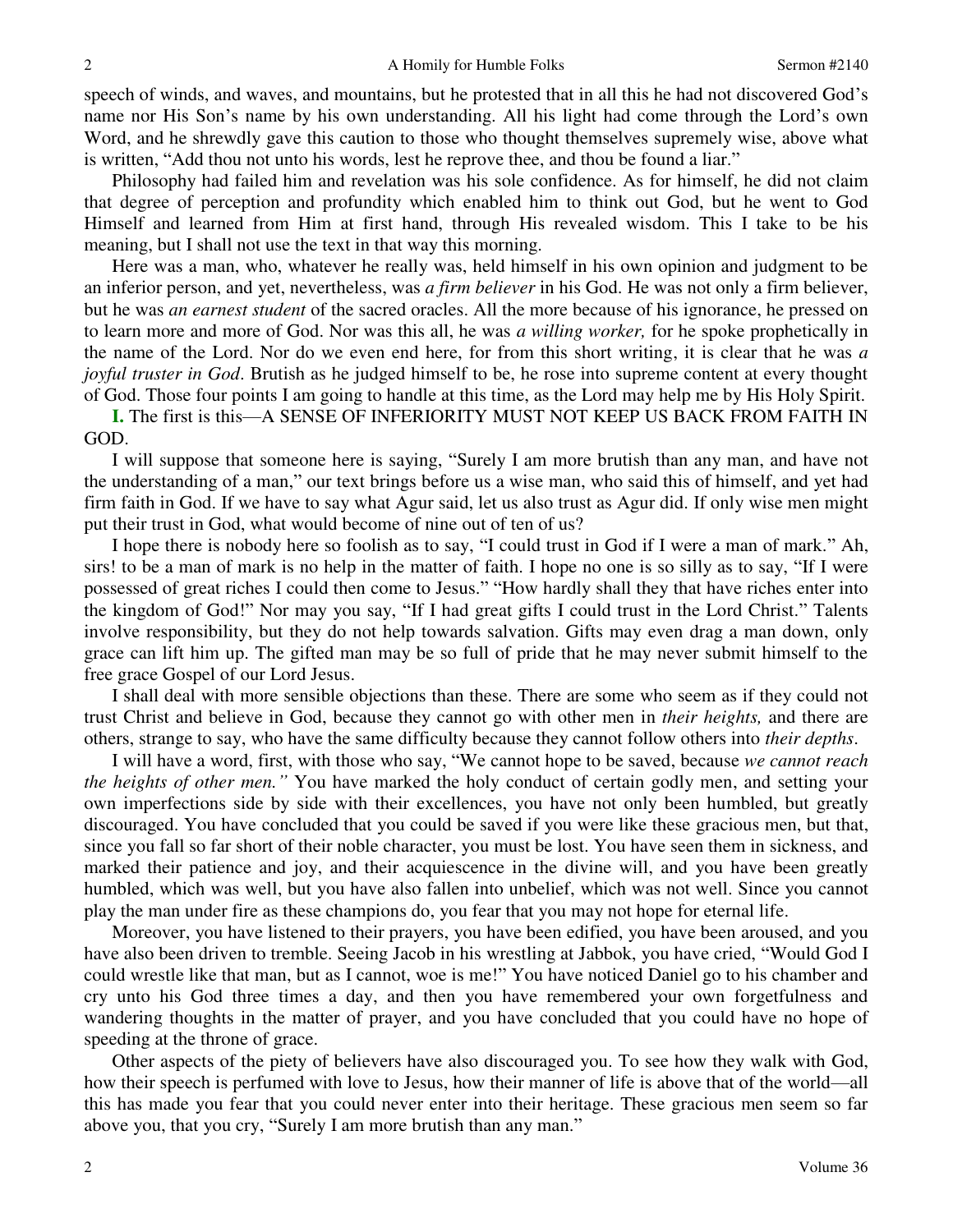#### Sermon #2140 A Homily for Humble Folks

 You have noticed, also, their usefulness—how many souls they have brought to Christ, how God has helped them to guide the bewildered, and to instruct the ignorant, and then you have felt that it was natural that such men should have confidence towards God, but as for yourself, what is the use of you? You have felt good for nothing in the presence of persons privileged to do so much for God and men.

 You have been even more cast down when you have heard them talk of their high joys. The other day you met with one who wore heaven on his face, and you said to yourself, "I wish I knew such joy as beams in this man's countenance." You heard your minister describe the deep peace and holy calm which come with full assurance of faith, and every word he spoke about his own joy in the Lord was like a dagger at your heart, for you felt that you could not speak of such a blissful experience. You were never on the top of Tabor, never did you behold the transfigured Lord. You are afraid to trust God because you cannot compare with other men in their heights.

 Carefully notice two or three little points which I will mention. First, remember that *you see these good people at their best*. You have not seen their seamy side. Perhaps they have not told you of how, at times, their feet were almost gone, their steps had well-nigh slipped. You see their days, and not their nights. I think it is a very sweet trait in your character that you do so. In this you differ from the wicked world. The ungodly always notice the bad points in the saints, they eat up the sins of God's people as they eat bread, it is nourishment to them.

 As for you, poor troubled one! you observe only the virtues of believers, and you overlook their shortcomings. Surely, God has wrought a change in you. In this there is some ground of hope, the Lord, who has taken away your envy, malice, and all uncharitableness, will remove the rest of your sins, if you bring them before Him in repentant faith.

 Recollect also, that *you now see men who have faith in God,* and you see in them the result of that faith. Do not imagine that their graces existed before their faith. If you have not the result of faith before you have faith itself, do not be astonished, they had not these excellences before they believed in Jesus! Some of the brightest of them were once the blackest of sinners. "Such were some of you," said Paul, "but ye are washed." Can it be a wise thing to say, "I have not those fruits of the Spirit, and therefore I will not cultivate the tree of faith from which they grow"? Nay, rather say, "The Lord, who made these men what they are, can make me what they are. He that could beautify them with righteousness, can also hang my neck with the jewels of holiness."

 Do you not think it would be very great folly on your part if you should refrain from believing in the Lord Jesus, on the ground that *you had greater need to seek Him than other men?* Because you lack these things which you see in the saints, and know that you can only have them of the Lord by faith, is that a reason why you should not go to God in faith? This is a grand argument for going at once.

 Should a man plead his poverty as a reason why he should not ask for alms? Is nakedness a reason for refusing to be dressed? Is hunger a motive for rejecting food? or sickness a motive for shutting out the physician? I argue in the opposite way. Your urgent need is the strongest reason why you should claim of the Lord by faith these promises which He has made to needy souls. If you are more brutish than any man, go to the Lord, that He may instruct you!

 The greater your need, *the greater opportunity you have of glorifying God by believing in Him for an all-sufficient supply*. If you lack all these lovely and needful things, which you so much admire in others, it is a sad and grievous want, but if you can believe that the Lord of mercy can and will give you all, you will do great honor to His name. Is it not written, "If any man lack wisdom, let him ask of God"? If you were a little sinner, and had little needs, God could only be a little merciful and give you a little supply, but the more brutish you are, and the less of true understanding you have, the greater opportunity have you of glorifying the Lord Jesus Christ by believing in Him for the great things which you evidently need.

 If you are the greatest fool that ever lived, you will give to Christ all the more honor when you believe that He can make you wise unto salvation. God grant that the heights to which other men reach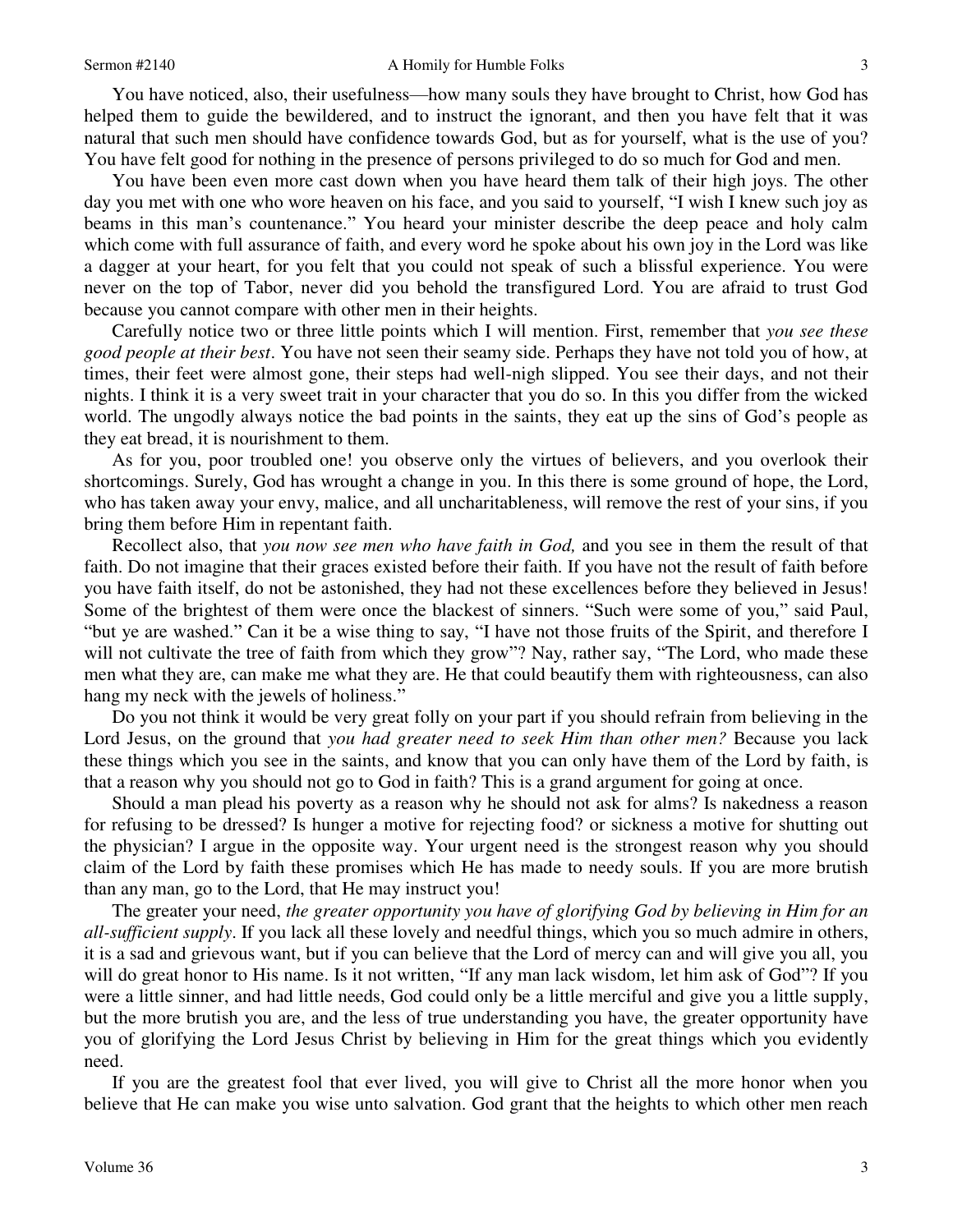may never keep you back from faith in God, but may the rather urge you on to believe great things of God!

 But, further, I said—and perhaps I surprised you—that *the depths of other men* have often kept tremblers from a simple faith in God. I know many who say, "I cannot feel as others feel—my heart is hard and insensible, and when I listen to what believers tell me of their sharp distresses, I fear that I cannot be saved, for into these deep places I have never gone." These depths are of many kinds, but the mention of one or two may suffice.

 Some believers have been brought to the Lord through fearful conviction of sin, conviction most overwhelming, they seem to have found their way to heaven round by the brink of hell. "Ah!" say you, "I was never thus shaken over the pit." Another, after he has been converted, experiences awful conflicts, from day to day he struggles with inbred corruptions, and therefore he goes sighing and crying to heaven.

 There is, among the best of men, an amount of sorrow which I need not here dwell upon. Ploughing, harrowing, scarifying, fall to the lot of the best of soils. Saints go through fire and through water, in their spiritual march to the land of bliss. Perhaps some of you escape these agonies, and know but little of the grinding process. Will you therefore fear to believe, because you think you are more unfeeling than other men? Will you refuse the cup of life because God has not infused all His bitters into it?

 Hearken to me, you that are so readily cast down, some of these depths you never need wish to know, for they would not be to your advantage, but to your loss. The dark side of much that is called Christian experience is not the work of the Holy Spirit at all. In many, it is occasioned by a natural crabbedness disposition, some are so hard that God must use iron wedges with them before their hearts will be reached. There are men with such proud spirit, that they need to be brought down to feed swine before they will arise and go to their Father. Others are obstinate and wear a brow of brass, and these must be made faint with labor before they will yield.

 In many instances, the mental distress which attends the work of the Spirit is produced by sickness of body, it is not repentance, but indigestion or some other evil agency depressing the spirits. A sluggish liver will produce most of those fearsome forebodings which we are so ready to regard as spiritual emotions. There is such a blending of the physical with the mental, that it is hard to name our feelings.

 All the experience of a Christian man is not Christian experience. The troubled man experiences a good deal, not because he is a Christian, but because he is a man, a sickly man, a man inclined to melancholy. Why will you envy such a person? Do you want to feel his despondency? Do you really desire disease? Do you think you could trust God better if you had a morbid mind and a disordered body? What nonsense! I do not admire your taste, I think you are very foolish.

 In multitudes of instances the strange depressions which befall some excellent people are the result of external trouble, of grinding poverty, of frequent bereavements, or of excessive labor. These things may greatly intensify the bitterness of spiritual distress. Do you desire affliction? Do you really think that poverty or bankruptcy would help you to believe in God? Give some men a holiday by the sea, and their dark thoughts vanish. Were they ever desirable?

 In desiring what would only grieve you, you remind me of a child that would always cry until its mother said, "What! Do you cry for nothing? You shall have something to cry for before long." If you covet grief, and even dare to threaten the Lord that you will not believe Him unless He vexes you, it may be that He will deal with you according to your desires, and then you will cry in earnest on the other side of your mouth.

 Frequently the great darkness through which many true people of God pass is occasioned by Satan. He delights to torment the child of God with blasphemous suggestions, or with foul imaginations. Do any of you say, because you are a stranger to this, "We cannot believe"? Why, dear soul, you must be out of your mind to talk so. Bless God with all your heart that you are a stranger to this horrible temptation. Never be so insane as to wish for this dreadful trial. These temptations may come quite soon enough. Desire them? Never, while reason remains to you!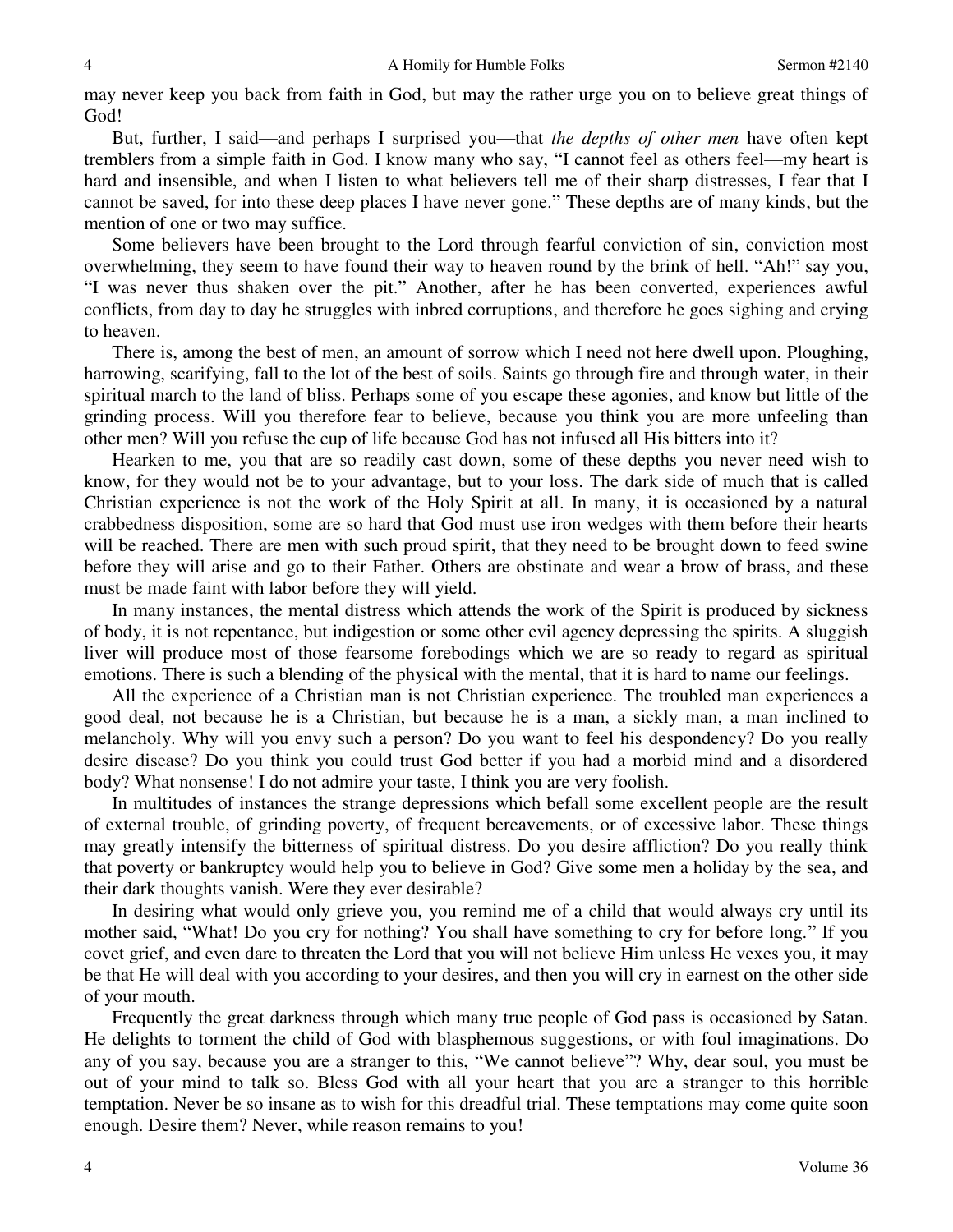#### Sermon #2140 A Homily for Humble Folks

 Do you not think, too, that many are more deeply convinced of sin, and more seriously tried, and more fiercely tempted than others, because the Lord has a special design to answer in them? Even when the terrible searching work within is all real, you need not wish for it, for it may not be needful in your case, since God has not the same intention towards you that He has towards the much-tempted one.

 Much more is wanted by way of foundation for a lofty tower than for a humble cottage, and so the grand public life of such a man may need more digging out by inward sorrow than your more private life can possibly require. Our Lord may also be shaping the tried soul for special work. If a man is to be a son of consolation to others, he must be much exercised himself. Barnabas must have tasted the wormwood and the gall, or he cannot mix the cup of consolation for others.

 Remember that all Christians are not, and cannot be, of the same caliber. We are all soldiers, brethren, but we are not all champions. God calls upon everyone that believes in Christ to fight His battles, but many of us are happy to belong to the rank and file. We cannot all be captains. Only here and there shall we find a David, who, with his sling and his stone shall go forth, a solitary champion, against gigantic Philistines. For David it was needful that he should fight lions and bears in his youth, or he would not have faced the giant. If God gives us less of inward and outward trials than others, He knows best.

 We need enough sorrow to drive us from self and carnal confidence, and when that is effected, it would be folly to sigh for more. Our wisdom is to leave our experience with the Lord, who will appoint us sun or shade, as best will suit our growth. Let us envy no man his standing upon Tabor, or Pisgah, and on the other hand, let us never desire to make excursions with the Lord's Jonahs, and go with them to the bottom of the mountains. Seek not to copy another man's ups or downs, but wait on God, and put your trust in Him, even though you should seem to yourself to be more foolish than any other living man.

**II.** Secondly, and very briefly, A SENSE OF INFERIORITY MUST NOT KEEP US FROM LEARNING.

 Suppose you have to say, "I am more brutish than any man," you have so much the more need of being taught the things of God. If you have not the understanding of a man, there is so much more cause that you should go to school to the Holy Spirit, till the eyes of your understanding shall be enlightened, and you shall know the truth, and the truth shall make you free.

 Vital truth is simple. A great many things are hard to understand, but that which is essential to salvation is not difficult. To know yourself a sinner, and Christ a Savior, is this a deep mystery? To quit your own self, and your own trusts, simply to rely upon the person and work of the Son of God, is this exceedingly difficult to understand? The safest truth is the simplest. Commonly an invention in machinery grows more simple as it nears perfection, and because God's way of salvation is perfect, therefore it is simplicity itself. You can know the Gospel, for it is not a tough metaphysical problem, but a revelation which he that runs may read.

 If you are staggered by the sublimity of heavenly learning, consider that these things are revealed to babes. Our Lord said, "I thank thee, O Father, Lord of heaven and earth, because thou hast hid these things from the wise and prudent, and hast revealed them unto babes." Therefore, if you are more than ever conscious of your spiritual babyhood, be none the less assured that the Lord can and will reveal His truths to you.

 Remember, also, that the Holy Ghost is a great Teacher. The best earthly teacher may be able to do very little with such slow scholars as we are, therefore let us go to our heavenly Teacher, that He may give us of His Spirit wherewith we may learn the truth. He can teach young men wisdom, and give to babes knowledge and discretion. When the Lord teaches, it is wonderful how quickly we learn. We have frequently met with young children, deep-taught in the things of God, because the Holy Ghost has been their Teacher.

Let me comfort you by the remark that a sense of ignorance is a very good beginning for a learner. The doorstep of the Palace of Wisdom is a humble sense of ignorance. When you are empty of all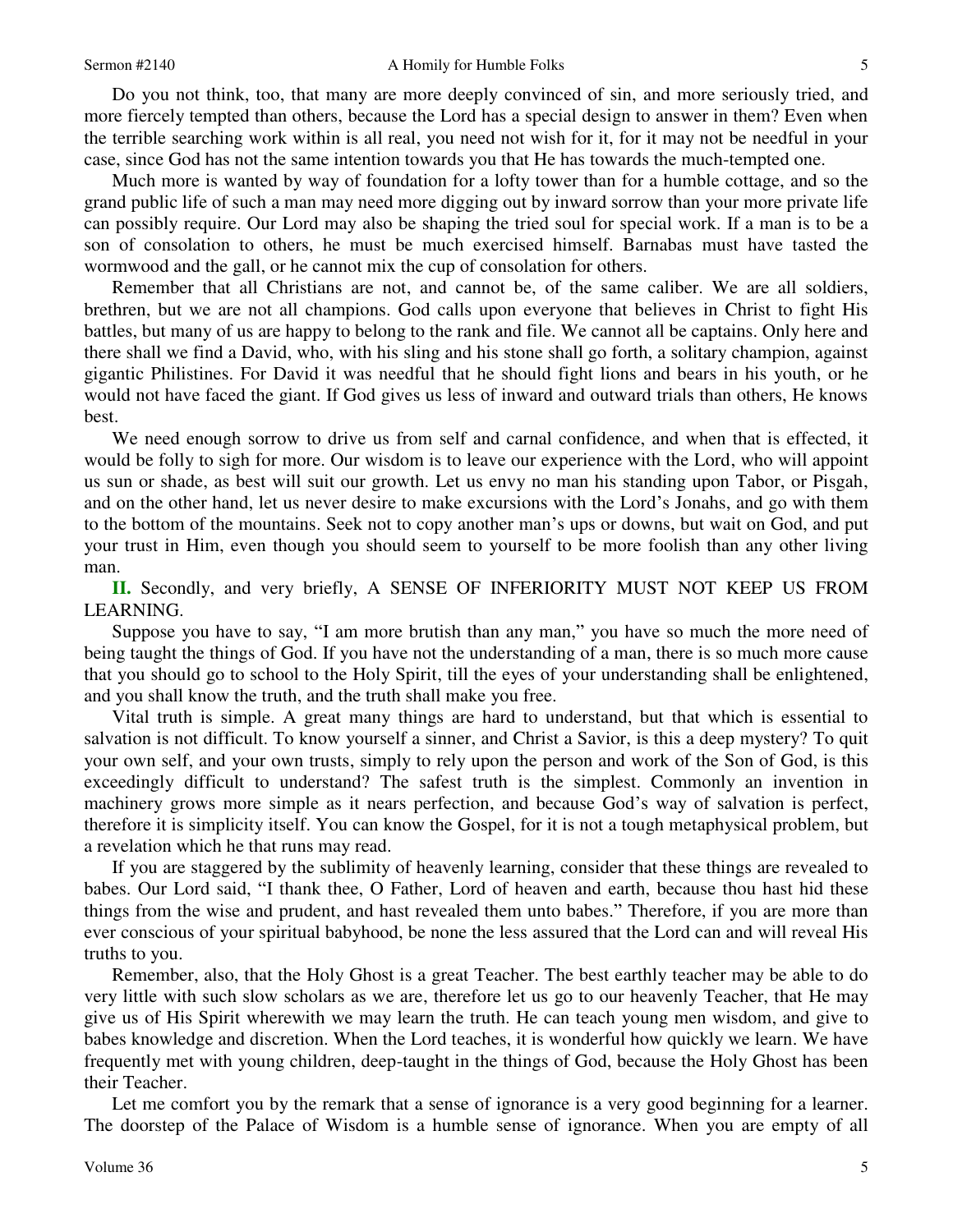fancied wisdom, there is room for God to fill you with heavenly instruction. If you are more brutish than any man, I should hope you are more surely on the way to be made wise from the very foundation, by the teaching of the Spirit of God.

Hang your hope upon that promise, "All thy children shall be taught of the LORD." You are one of those children, though you are a little one, and therefore you are included in the number of those who shall be taught of the Lord. The Lord will not give up one of the children of Zion as incorrigible. Dunces, whom no other master would tolerate, the gentle Spirit will tenderly instruct. Therefore I say unto you, let not a sense of inferiority keep you from following on to know the Lord.

**III.** I have been very brief upon that second point, and I must be much the same on the third, A SENSE OF INFERIORITY MUST NOT KEEP US BACK FROM SERVING GOD.

 What if, like Agur, we take the very lowest place, yet, like him, let us speak on God's behalf. Who knows, He may prophesy by us also? Agur's simple word is called "the prophecy." If God shall speak by you, my friend, your thinking so little of yourself will give a charm to your speech. If God shall use such as you are, He will have all the glory of it, will He not?

 When the Lord uses a very clever man, there is always the fear that people will ascribe the success to the human instrument. But when the Lord uses the man who owns himself to be a poor, foolish creature, then the honor is not divided, but all men see that this is the finger of God. The Lord loves to use tools which are not rusted with self-conceit. An axe which boasts itself shall not be used upon the thick trees.

 God can use inferior persons for grand purposes. He has often done so. Go into His armory, and see how He has worked by flies and lice, by worms and caterpillars, by frogs and serpents. His greatest victories were won by a hammer and a tent-pin, by an ox-goad, by the jawbone of an ass, by a sling and a stone and such like. His greatest prophets at the first tried to excuse themselves on the ground of unfitness. In the armory of the Lord you will find few swords with golden scabbards, but you will find many unlikely weapons. God uses what no one else would look upon. The Lord can get much glory out of you, my poor desponding friend, wherefore, bestir yourself. Though you think yourself quite unworthy, go on in consecration of heart to yield yourself wholly to God, and He will not pass you by.

 Think you yet again, the Lord does not expect of you more than you can do, it is accepted if it be according to what a man has, and not according to what he has not. In building a house there must be the common bricks for the wall as well as the carved stone for the corner. Are you so ambitious that nothing but the chief place will suit you? Fie upon you! Let no man despise anything that may come in to complete the building of the house that God inhabits.

 Suppose you feel that you are more brutish than any man, shall I give you a little advice? If you can do but little, make the best of yourself by intensity. In the natural world, that creature is most to be feared which is the most energetic, rather than that which is greatest. You shall find your life more in danger from the slender viper than from the huge ox. That which is the fullest of fire and energy will achieve the most. A small musket ball in full career will do more execution than a great cannonball which lies still.

 Make the best of yourself, also, by perseverance. If you are a little axe, and can give only a small chip at a time, keep on striking, and even the oak will yield to your blows. If you are only a drop, remember that constant dripping wears away stones. Keep on at holy service, and do so all the more because you do so little at any one time. Many littles will make much. Pence given every day will make pounds.

 Make up by spiritual force what you lack in natural ability. If you lack talent, get all the more grace, and you will be no loser. If you love God more, even though you know less of science, you will live a successful, because a holy*,* life. If you have a greater love for the souls of your hearers than the man who has ten talents, you may be ten times more a soul-winner than he. It is spiritual power, not mental power, which avails in conversion.

 Agur, a little further on in his one chapter, cheers up the humbler sort of people by his talk about little things. In his twenty-fourth verse, he says—"There be four things which are little upon the earth,

6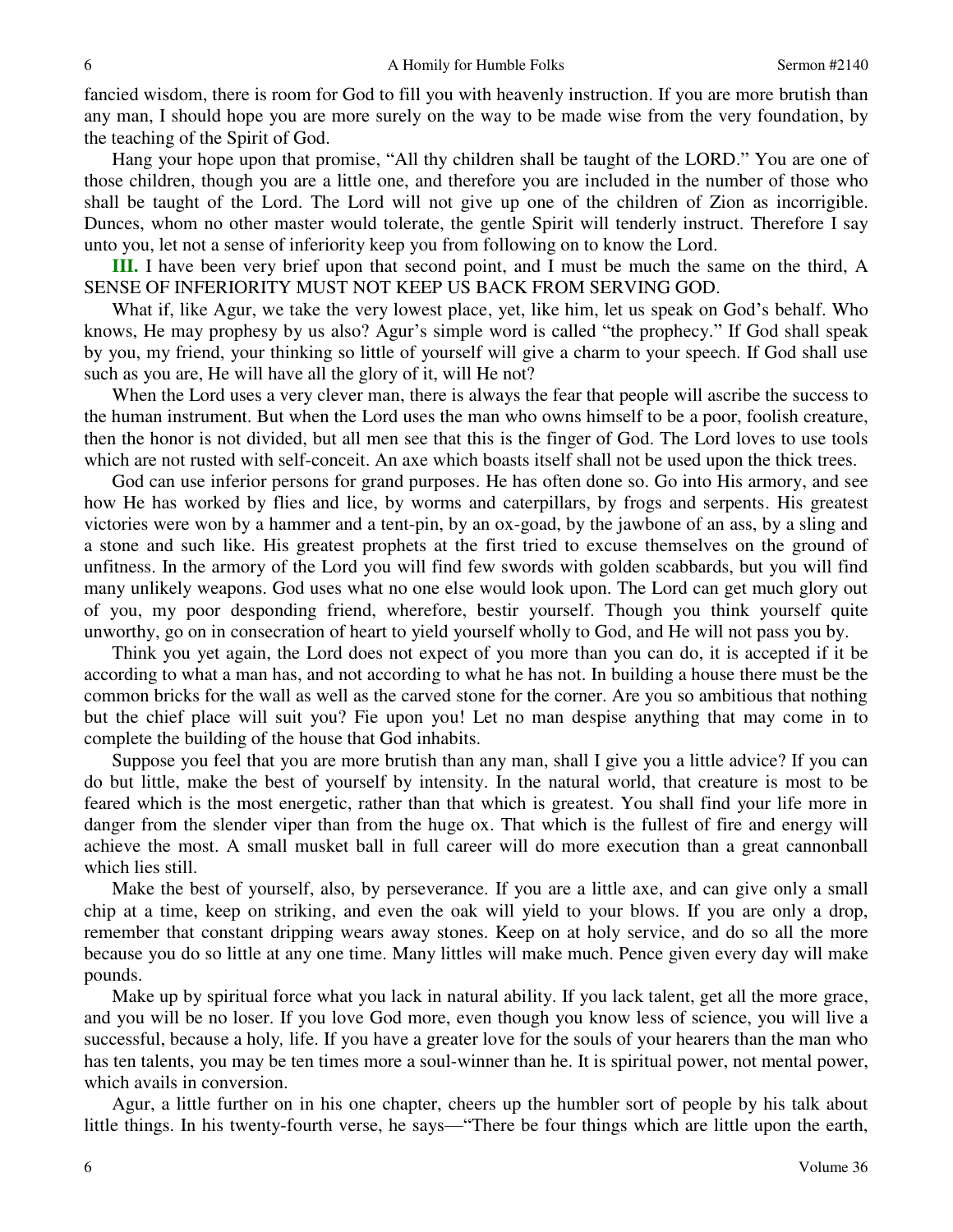but they are exceeding wise: the ants are a people not strong, yet they prepare their meat in the summer." You that cannot do very much, take care never to lose an opportunity. Make hay while the sun shines, seize the seasons, and turn them to account. If you were a great man, and could at one speech sway the minds of thousands, even then you ought not to be idle, but if you can only deal with one at a time, do not let that one escape you. Copy the bees and the ants, and use the summer hours right diligently.

 Next, read verse twenty-six. You are feeble, but remember, "The conies are but a feeble folk, yet make they their houses in the rocks." Keep to the rock, keep to eternal verities, keep to the things which cannot be moved. Never run away from the Gospel. There is not much in *you,* but there is a great deal in Christ, always keep to Him. You cannot say much, but let all you do say savor of Christ. Never quit the Gospel, or you leave the rock of your shelter. Keep to the rock, and you will do much good, and run no risk.

 Next, if you are very little, you should, like the locusts, associate with others, and go forth in an orderly way to work. Make yourself useful by dropping into rank, and in holy companionship doing your part in connection with the rest. One locust is a thing to be laughed at, but when they go forth in bands, they make nations tremble. One believer may accomplish little, but in the ranks of the Sunday school the many can do wonders.

 Suppose you are as little thought of as a spider, yet copy the spider in the two things which Agur mentions. Take hold with your hands. Always be taking hold upon the promise of the great King by the hand of faith. Let your faith come out of your own heart, as the spider spins her web out of her own bowels. Be always hanging on to one promise or another, and constantly add to your holding. Have also a holy courage like the spider, who is in king's palaces. She is not satisfied with being hidden away in a barn or a cottage, she pays a visit to Solomon, and makes her abode in his painted halls.

 If you can go anywhere for Christ, go and spin your web of Gospel from your inmost soul. Make up your mind that whatever company you are in, you will begin to spin about Christ, and spin a web, in which to catch a soul for your Lord. In this way, though you fear you are more foolish than any man, God will make as much use of you as if you were the wisest of men. I pray you, O feeble one, render to your Lord such service as you can.

**IV.** Lastly, A SENSE OF INFERIORITY MUST NOT HINDER OUR JOY IN THE LORD.

 Suppose you have to say, this morning, very groaningly, "I am more brutish than any man, I have not the understanding of a man." What then? Are you going to fret and worry about it? Will you, therefore, refuse to believe in your God? I do not see, if it be true to the fullest extent, that there is any reasonable cause for being cast down in reference to the Lord your God.

 Would you expect to be saved because you were *not* brutish? Would you look for heaven because you had a fine understanding, and could place a third of the letters of the alphabet at the end of your name? If everybody said, "What a highly-cultured man this is!" do you think heaven's gate would open any the more readily to you? You are on the wrong tack, my friend, if you think so. Capacities and attainments put plumes into the hat, but they do not protect the head from error.

 Answer me this. Are not the little things in creation full of joy? Do not the dewdrops sparkle on the hedges? When the summer comes, walk down your garden, and see the thousands of gnats. What are they doing? They are dancing up and down in the sunbeams. The very midges are full of delight. Will you be shamed by a gnat or a midge? No! take to dancing too, but let it be like that of David when he danced before the ark of God! Rejoice in the Lord always. God gives small creatures great delight. Why should not you be as happy, after your measure, as the angels are? Little stars twinkle for very brightness.

 If you need humbler examples, look at the little birds, and hear how they sing. Great birds seldom have the gift of song. You may listen long before you will hear an ostrich or an emu singing. In our own farmyards neither the turkey nor the peacock charm us with their melody. Little birds awake the sun with their harmonies, and make the morning sacred with their psalmody. Tell me, you that feel as if you were less than the least, is there any reason why you should not rejoice in the Lord?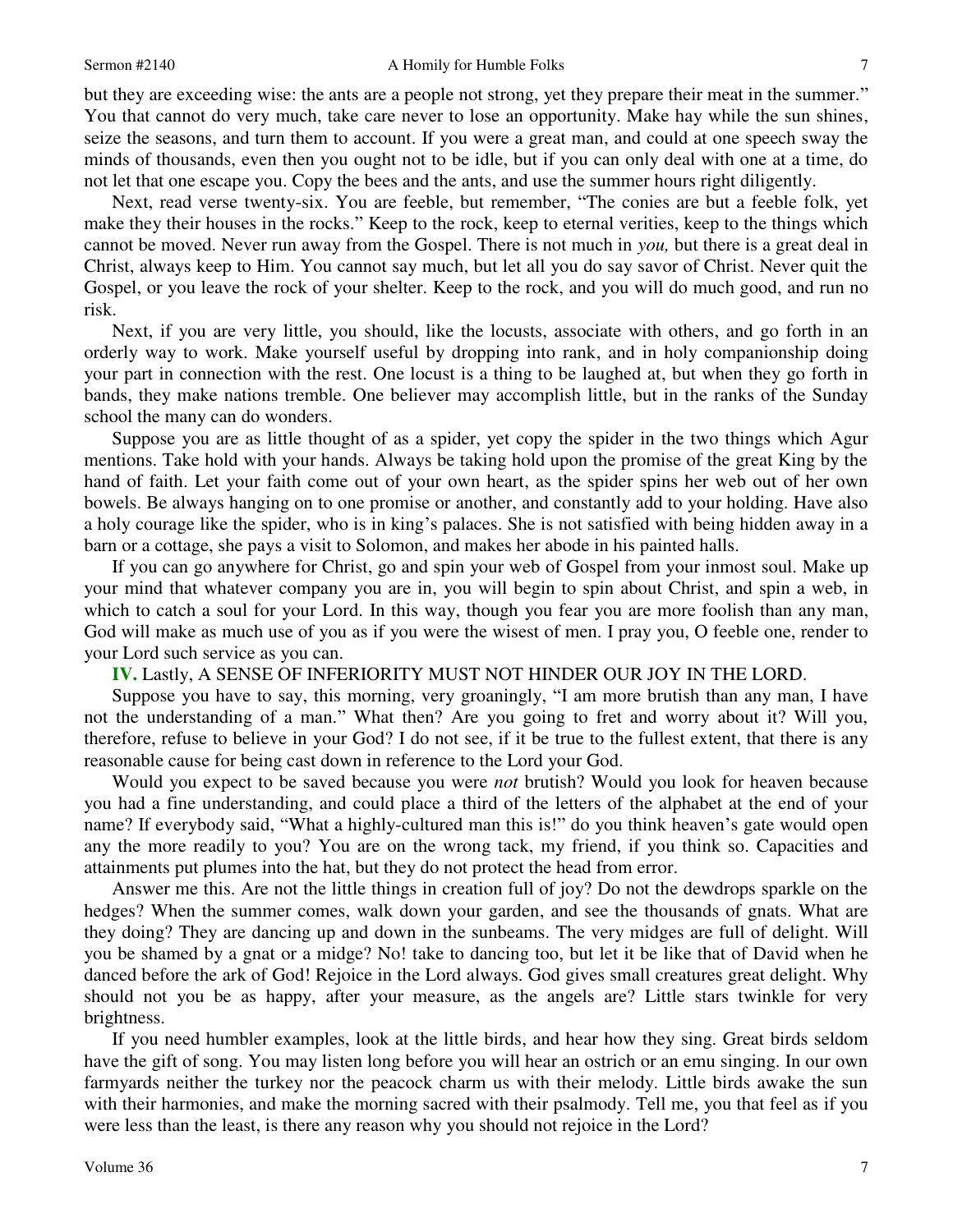Who had most joy out of the Lord Jesus when He was here? Or rather, who expressed their delight most exultingly? It was not great Peter, nor active James, nor holy John—it was the children in the temple.

### **"***Children of Jerusalem Sang the praise of Jesus' name."*

They shouted "Hosanna!" "Out of the mouth of babes and sucklings he hath perfected *praise,"* if nothing else. The little ones can praise, for they are happy in the sweet simplicity of their faith, and in the warmth of their hearts. My dear friend, do the same. Delight yourself also in the Lord. Be glad in the Lord, and express your gladness.

"Ah, sir! I am foolish and ignorant." Yes, but did you notice in the seventy-third Psalm, which we read just now, that I called your attention to the singular language used by Asaph? He says, "So foolish was I, and ignorant: I was as a beast before thee. Nevertheless I am continually with thee: thou hast held me by my right hand." God takes care of the foolish, and guards the feeble folk, wherefore, let them rest in His love, and be glad in His care.

 Remember, that if, by reason of our inferiority, you and I have to take a back seat, the back seats are still in the house. Our littleness does not alter God's promise. It is the same promise to the small as to the great, to the weak as to the strong. Our deficiency does not alter our God. He is as full of grace and truth as ever. He does not increase because we are enlarged, neither is He diminished because we have declined. My God, as a babe in grace, is the same God as those rejoice in who have attained to fullness of stature in Christ Jesus.

What a blessed God we have! Only to think of Him is hope, to know Him is fruition. "Yea, mine own God is he," said David, and he could never have uttered a grander word. "This God is our God for ever and ever," is a sentence which might as fairly have been spoken in heaven as upon this lower earth. It has a glory tone about it. Come, you little ones, you backward ones, you foolish ones, dwell upon the name of the Father, Son, and Holy Ghost, with your hearts' delight. The triune God is yours, your Father, your Redeemer, your Comforter, a triple blessing is thus secured to you, let your triple nature of body, soul, and spirit rejoice therein.

 This makes no difference to the covenant of grace. Babes in their long-clothes, if they are heirs, have quite as sure a right to their inheritance as have those who are of full age. One is as legally protected as one-and-twenty. The children cannot yet take full possession by reason of their tender years, but the law defies a rogue to rob even an infant heir of his lawful patrimony. Enjoy you, therefore, O you little ones, the infinite wealth of the covenant, and doubt not your right and title in Christ Jesus!

 However little you may be, this makes no difference to God's love to you. Ask yourselves, do you love that full-grown son of yours of twenty-five so much that you have the less love left for your chubby little boy at home of two or three? Bless his little heart! when he climbs your knee today, and asks whether you have a kiss for him, will you answer, "No, Johnny, I cannot love you, for you are so little that I gave all my love to your older brother, because he knows so much more than you do, and can be so useful to me"?

 Oh, no, you love the last one, perhaps, better than any of them, certainly not less. They say that if there be a child in the family who is a little weak, the mother always loves it most. It is so with our God, He is most tender and most gracious to the weakest and least known. Our Shepherd carries the lambs in His bosom, and does gently lead those that are with young, wherefore, be not cast down because of your conscious inferiority, but admire the condescending grace of God.

 If you feel that you are more brutish than anybody else, yet believe in God up to the hilt, believe in Him and trust Him with all your heart, and then feel all the more gratitude that He should have loved such a worthless one as you are. Feel all the more content with that free, rich, sovereign grace which has chosen you and ordained you to eternal life. Glorify God by your very weakness. Glory in your infirmity, because the power of Christ does rest upon you. Be all the more trustful in God since you have